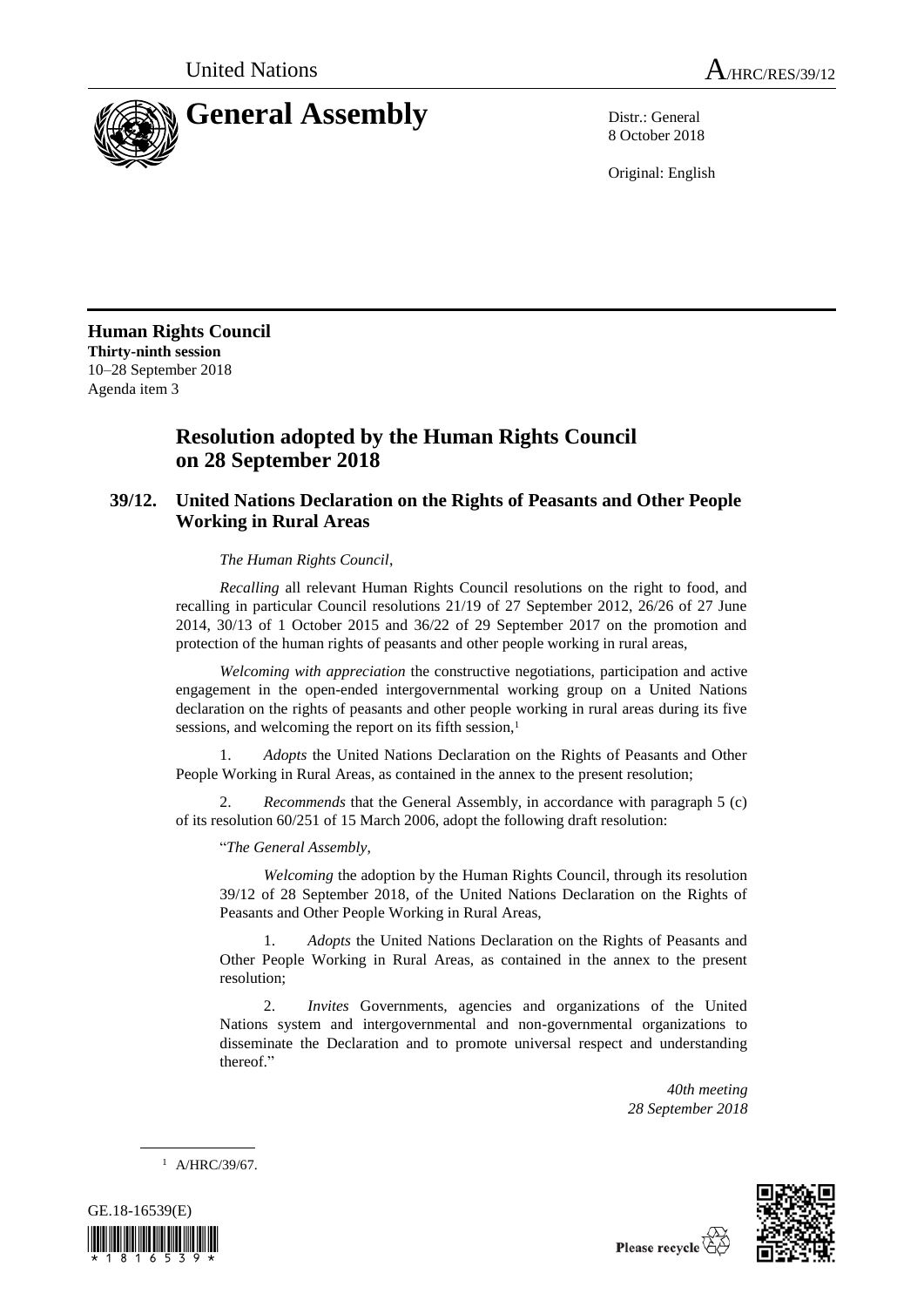[Adopted by a recorded vote of 33 to 3, with 11 abstentions. The voting was as follows:

*In favour*:

Afghanistan, Angola, Burundi, Chile, China, Côte d'Ivoire, Cuba, Democratic Republic of the Congo, Ecuador, Egypt, Ethiopia, Iraq, Kenya, Kyrgyzstan, Mexico, Mongolia, Nepal, Nigeria, Pakistan, Panama, Peru, Philippines, Qatar, Rwanda, Saudi Arabia, Senegal, South Africa, Switzerland, Togo, Tunisia, Ukraine, United Arab Emirates, Venezuela (Bolivarian Republic of)

#### *Against*:

Australia, Hungary, United Kingdom of Great Britain and Northern Ireland

#### *Abstaining*:

Belgium, Brazil, Croatia, Georgia, Germany, Iceland, Japan, Republic of Korea, Slovakia, Slovenia, Spain]

## **Annex**

# **United Nations Declaration on the Rights of Peasants and Other People Working in Rural Areas**

#### *The Human Rights Council*,

*Recalling* the principles proclaimed in the Charter of the United Nations, which recognize the inherent dignity and worth and the equal and inalienable rights of all members of the human family as the foundation of freedom, justice and peace in the world,

*Taking into account* the principles proclaimed in the Universal Declaration of Human Rights, the International Convention on the Elimination of All Forms of Racial Discrimination, the International Covenant on Economic, Social and Cultural Rights, the International Covenant on Civil and Political Rights, the Convention on the Elimination of All Forms of Discrimination against Women, the Convention on the Rights of the Child, the Convention on the Protection of the Rights of All Migrant Workers and Members of Their Families, relevant conventions of the International Labour Organization and other relevant international instruments that have been adopted at the universal or regional level,

*Reaffirming* the Declaration on the Right to Development, and that the right to development is an inalienable human right by virtue of which every human person and all peoples are entitled to participate in, contribute to and enjoy economic, social, cultural and political development, in which all human rights and fundamental freedoms can be fully realized,

*Reaffirming also* the United Nations Declaration on the Rights of Indigenous Peoples,

*Reaffirming further* that all human rights are universal, indivisible, interrelated, interdependent and mutually reinforcing and must be treated in a fair and equal manner, on the same footing and with the same emphasis, and recalling that the promotion and protection of one category of rights should never exempt States from the promotion and protection of the other rights,

*Recognizing* the special relationship and interaction between peasants and other people working in rural areas, and the land, water and nature to which they are attached and on which they depend for their livelihood,

*Recognizing also* the past, present and future contributions of peasants and other people working in rural areas in all regions of the world to development and to conserving and improving biodiversity, which constitute the basis of food and agricultural production throughout the world, and their contribution in ensuring the right to adequate food and food security which are fundamental to attaining the internationally agreed development goals, including the 2030 Agenda for Sustainable Development,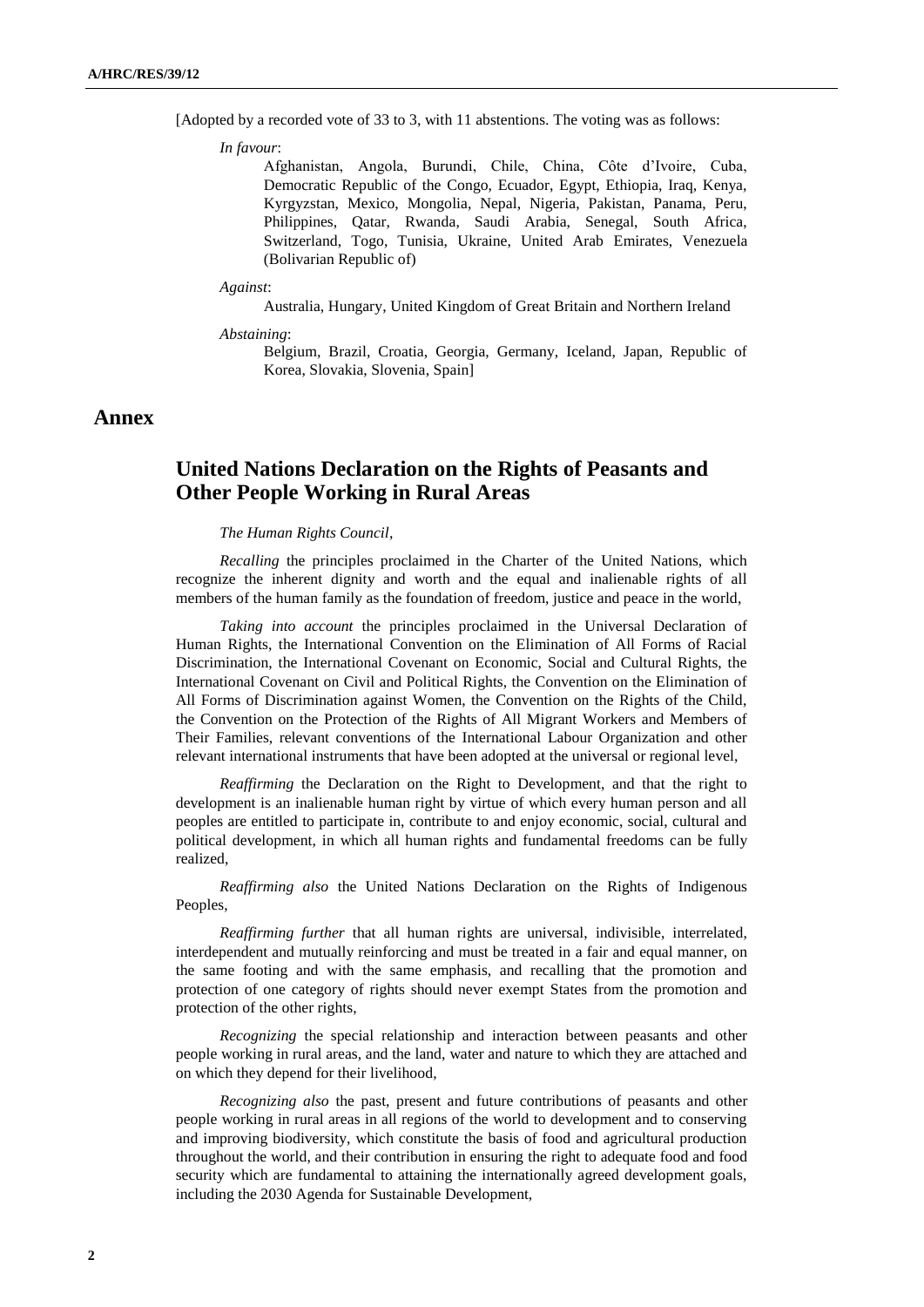*Concerned* that peasants and other people working in rural areas suffer disproportionately from poverty, hunger and malnutrition,

*Concerned also* that peasants and other people working in rural areas suffer from the burdens caused by environmental degradation and climate change,

*Concerned further* about peasants ageing around the world and youth increasingly migrating to urban areas and turning their backs on agriculture owing to the lack of incentives and the drudgery of rural life, and recognizing the need to improve the economic diversification of rural areas and the creation of non-farm opportunities, especially for rural youth,

*Alarmed* by the increasing number of peasants and other people working in rural areas forcibly evicted or displaced every year,

*Alarmed also* by the high incidence of suicide of peasants in several countries,

*Stressing* that peasant women and other rural women play a significant role in the economic survival of their families and in contributing to the rural and national economy, including through their work in the non-monetized sectors of the economy, but are often denied tenure and ownership of land, equal access to land, productive resources, financial services, information, employment or social protection, and are often victims of violence and discrimination in a variety of forms and manifestations,

*Stressing also* the importance of promoting and protecting the rights of the child in rural areas, including through the eradication of poverty, hunger and malnutrition, the promotion of quality education and health, protection from exposure to chemicals and wastes, and the elimination of child labour, in accordance with relevant human rights obligations,

*Stressing further* that several factors make it difficult for peasants and other people working in rural areas, including small-scale fishers and fish workers, pastoralists, foresters and other local communities to make their voices heard, to defend their human rights and tenure rights, and to secure the sustainable use of the natural resources on which they depend,

*Recognizing* that access to land, water, seeds and other natural resources is an increasing challenge for rural people, and stressing the importance of improving access to productive resources and investment in appropriate rural development,

*Convinced* that peasants and other people working in rural areas should be supported in their efforts to promote and undertake sustainable practices of agricultural production that support and are in harmony with nature, also referred to as Mother Earth in a number of countries and regions, including by respecting the biological and natural ability of ecosystems to adapt and regenerate through natural processes and cycles,

*Considering* the hazardous and exploitative conditions that exist in many parts of the world under which many peasants and other people working in rural areas have to work, often denied the opportunity to exercise their fundamental rights at work, and lacking living wages and social protection,

*Concerned* that individuals, groups and institutions that promote and protect the human rights of those working on land and natural resources issues face a high risk of being subject to different forms of intimidation and of violations of their physical integrity,

*Noting* that peasants and other people working in rural areas often face difficulties in gaining access to courts, police officers, prosecutors and lawyers to the extent that they are unable to seek immediate redress or protection from violence, abuse and exploitation,

*Concerned* about speculation on food products, the increasing concentration and unbalanced distribution of food systems and the uneven power relations along the value chains, which impair the enjoyment of human rights,

*Reaffirming* that the right to development is an inalienable human right by virtue of which every human person and all peoples are entitled to participate in, contribute to and enjoy economic, social, cultural and political development, in which all human rights and fundamental freedoms can be fully realized,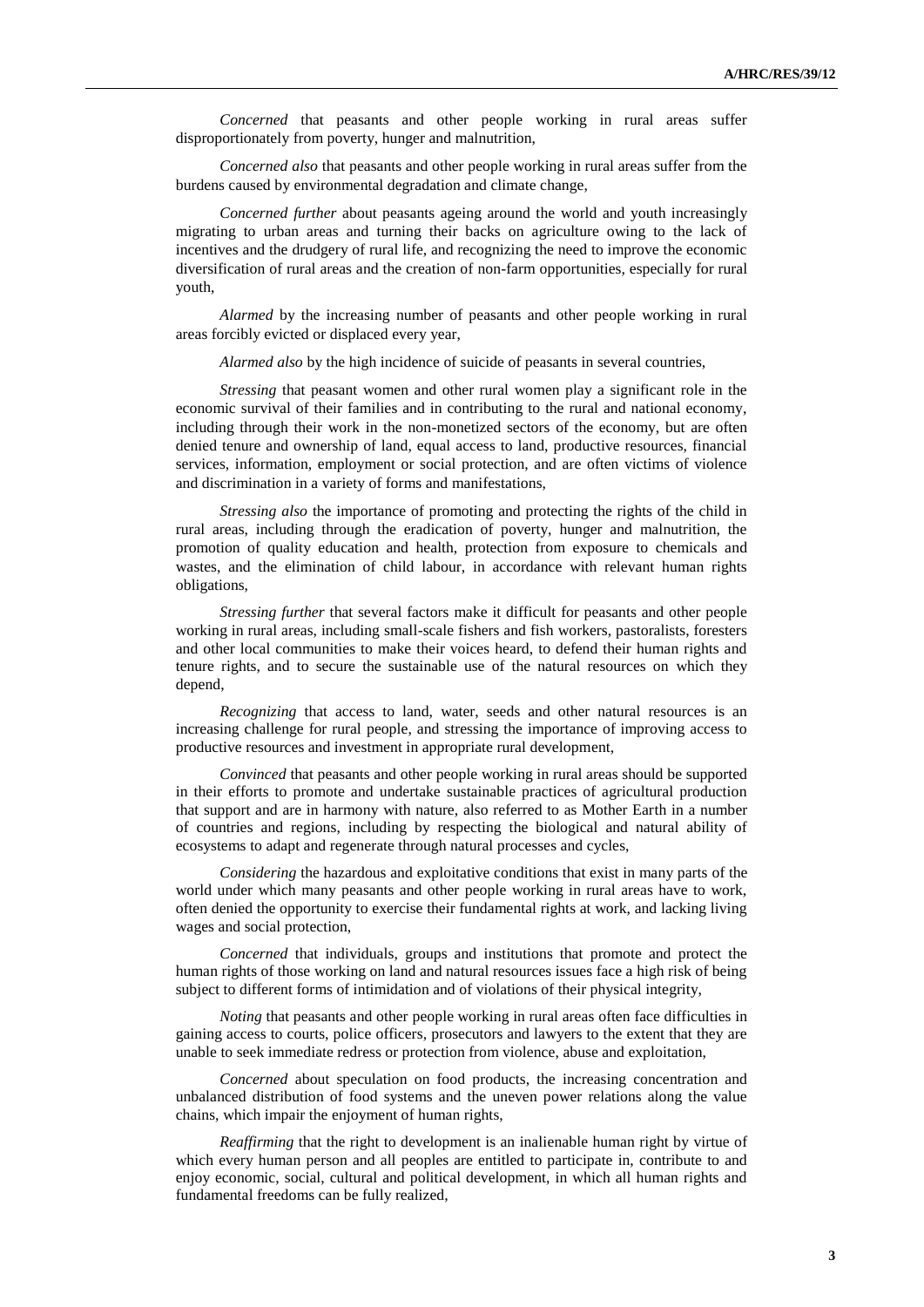*Recalling* the right of peoples to exercise, subject to the relevant provisions of both International Covenants on Human Rights, full and complete sovereignty over all their natural wealth and resources,

*Recognizing* that the concept of food sovereignty has been used in many States and regions to designate the right to define their food and agriculture systems and the right to healthy and culturally appropriate food produced through ecologically sound and sustainable methods that respect human rights,

*Realizing* that the individual, having duties to other individuals and to the community to which he or she belongs, is under a responsibility to strive for the promotion and observance of the rights recognized in the present Declaration and in national law,

*Reaffirming* the importance of respecting the diversity of cultures and of promoting tolerance, dialogue and cooperation,

*Recalling* the extensive body of conventions and recommendations of the International Labour Organization on labour protection and decent work,

*Recalling also* the Convention on Biological Diversity and the Nagoya Protocol on Access to Genetic Resources and the Fair and Equitable Sharing of Benefits Arising from their Utilization to the Convention on Biological Diversity,

*Recalling further* the extensive work of the Food and Agriculture Organization of the United Nations and the Committee on World Food Security on the right to food, tenure rights, access to natural resources and other rights of peasants, in particular the International Treaty on Plant Genetic Resources for Food and Agriculture, and the Organization's Voluntary Guidelines on the Responsible Governance of Tenure of Land, Fisheries and Forests in the Context of National Food Security, the Voluntary Guidelines for Securing Sustainable Small-Scale Fisheries in the Context of Food Security and Poverty Eradication and the Voluntary Guidelines to Support the Progressive Realization of the Right to Adequate Food in the Context of National Food Security,

*Recalling* the outcome of the World Conference on Agrarian Reform and Rural Development and the Peasants Charter adopted thereat, in which the need for the formulation of appropriate national strategies for agrarian reform and rural development, and their integration with overall national development strategies, was emphasized,

*Reaffirming* that the present Declaration and relevant international agreements shall be mutually supportive with a view to enhancing the protection of human rights,

*Determined* to take new steps forward in the commitment of the international community with a view to achieving substantial progress in human rights endeavours by an increased and sustained effort of international cooperation and solidarity,

*Convinced* of the need for greater protection of the human rights of peasants and other people working in rural areas, and for a coherent interpretation and application of existing international human rights norms and standards in this matter,

*Solemnly adopts* the following declaration on the rights of peasants and other people working in rural areas:

#### *Article 1*

1. For the purposes of the present Declaration, a peasant is any person who engages or who seeks to engage alone, or in association with others or as a community, in small-scale agricultural production for subsistence and/or for the market, and who relies significantly, though not necessarily exclusively, on family or household labour and other non-monetized ways of organizing labour, and who has a special dependency on and attachment to the land.

The present Declaration applies to any person engaged in artisanal or smallscale agriculture, crop planting, livestock raising, pastoralism, fishing, forestry, hunting or gathering, and handicrafts related to agriculture or a related occupation in a rural area. It also applies to dependent family members of peasants.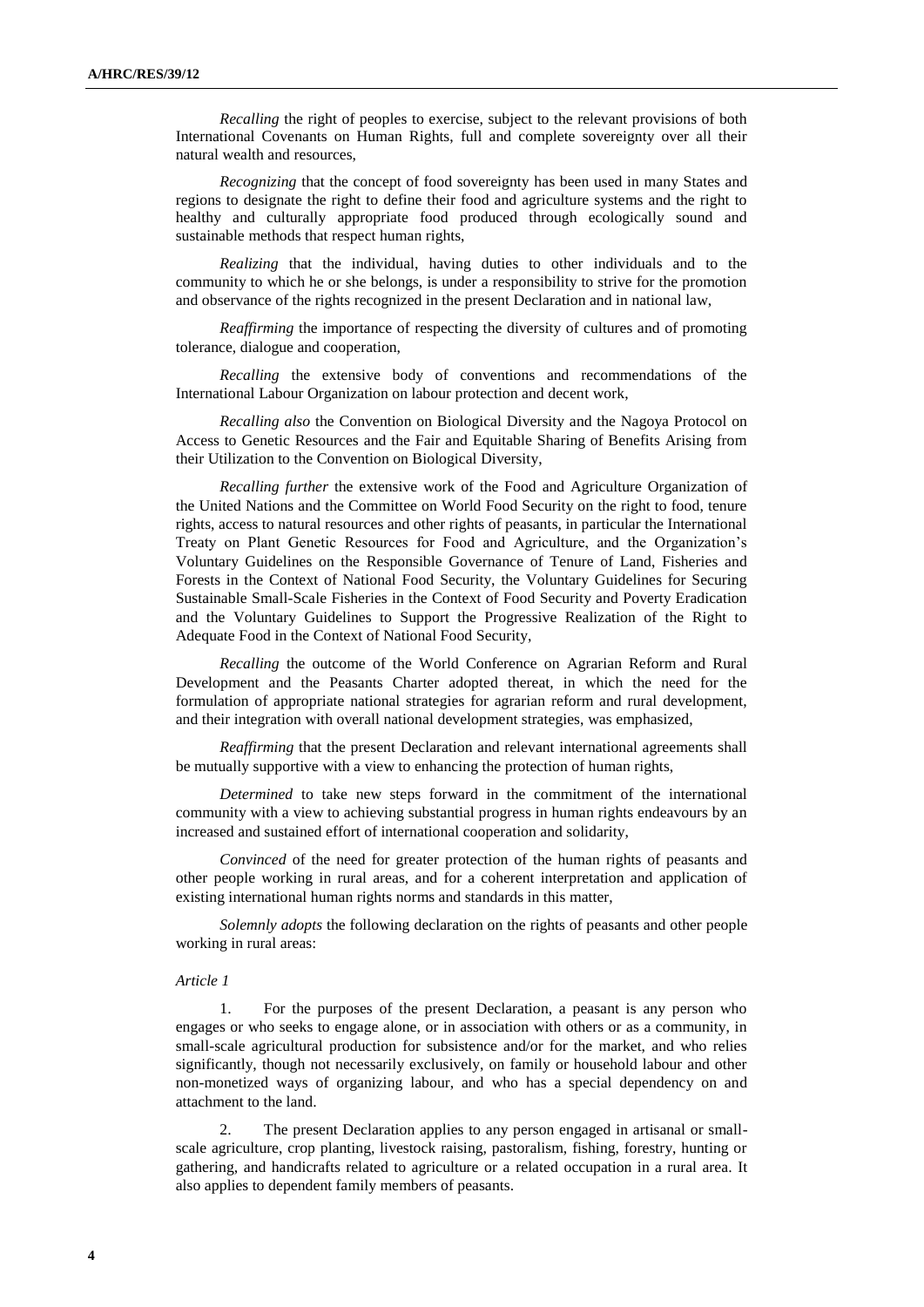3. The present Declaration also applies to indigenous peoples and local communities working on the land, transhumant, nomadic and semi-nomadic communities, and the landless, engaged in the above-mentioned activities.

4. The present Declaration further applies to hired workers, including all migrant workers regardless of their migration status, and seasonal workers, on plantations, agricultural farms, forests and farms in aquaculture and in agro-industrial enterprises.

## *Article 2*

1. States shall respect, protect and fulfil the rights of peasants and other people working in rural areas. They shall promptly take legislative, administrative and other appropriate steps to achieve progressively the full realization of the rights of the present Declaration that cannot be immediately guaranteed.

2. Particular attention shall be paid in the implementation of the present Declaration to the rights and special needs of peasants and other people working in rural areas, including older persons, women, youth, children and persons with disabilities, taking into account the need to address multiple forms of discrimination.

3. Without disregarding specific legislation on indigenous peoples, before adopting and implementing legislation and policies, international agreements and other decision-making processes that may affect the rights of peasants and other people working in rural areas, States shall consult and cooperate in good faith with peasants and other people working in rural areas through their own representative institutions, engaging with and seeking the support of peasants and other people working in rural areas who could be affected by decisions before those decisions are made, and responding to their contributions, taking into consideration existing power imbalances between different parties and ensuring active, free, effective, meaningful and informed participation of individuals and groups in associated decision-making processes.

4. States shall elaborate, interpret and apply relevant international agreements and standards to which they are a party in a manner consistent with their human rights obligations as applicable to peasants and other people working in rural areas.

5. States shall take all necessary measures to ensure that non-State actors that they are in a position to regulate, such as private individuals and organizations, and transnational corporations and other business enterprises, respect and strengthen the rights of peasants and other people working in rural areas.

6. States, recognizing the importance of international cooperation in support of national efforts for the realization of the purposes and objectives of the present Declaration, shall take appropriate and effective measures in this regard, between and among States and, as appropriate, in partnership with relevant international and regional organizations and civil society, in particular organizations of peasants and other people working in rural areas, among others. Such measures could include:

(a) Ensuring that relevant international cooperation, including international development programmes, is inclusive, accessible and pertinent to peasants and other people working in rural areas;

(b) Facilitating and supporting capacity-building, including through the exchange and sharing of information, experiences, training programmes and best practices;

(c) Facilitating cooperation in research and in access to scientific and technical knowledge;

(d) Providing, as appropriate, technical and economic assistance, facilitating access to and sharing of accessible technologies, and through the transfer of technologies, particularly to developing countries, on mutually agreed terms;

Improving the functioning of markets at the global level and facilitating timely access to market information, including on food reserves, in order to help to limit extreme food price volatility and the attractiveness of speculation.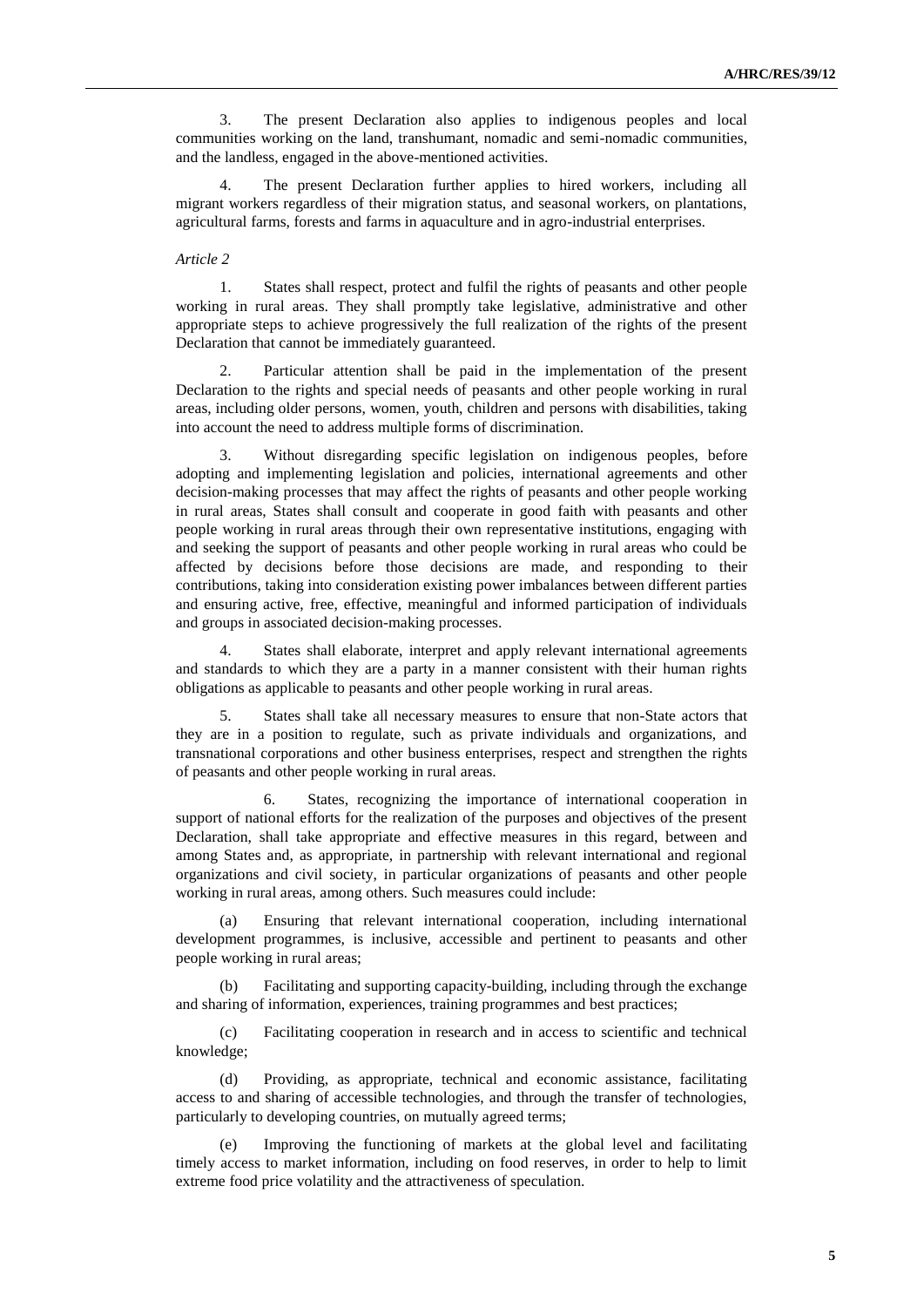## *Article 3*

1. Peasants and other people working in rural areas have the right to the full enjoyment of all human rights and fundamental freedoms recognized in the Charter of the United Nations, the Universal Declaration of Human Rights and all other international human rights instruments, free from any kind of discrimination in the exercise of their rights based on any grounds such as origin, nationality, race, colour, descent, sex, language, culture, marital status, property, disability, age, political or other opinion, religion, birth or economic, social or other status.

Peasants and other people working in rural areas have the right to determine and develop priorities and strategies to exercise their right to development.

3. States shall take appropriate measures to eliminate conditions that cause or help to perpetuate discrimination, including multiple and intersecting forms of discrimination, against peasants and people working in rural areas.

#### *Article 4*

1. States shall take all appropriate measures to eliminate all forms of discrimination against peasant women and other women working in rural areas and to promote their empowerment in order to ensure, on the basis of equality between men and women, that they fully and equally enjoy all human rights and fundamental freedoms and that they are able to freely pursue, participate in and benefit from rural economic, social, political and cultural development.

States shall ensure that peasant women and other women working in rural areas enjoy without discrimination all the human rights and fundamental freedoms set out in the present Declaration and in other international human rights instruments, including the rights:

(a) To participate equally and effectively in the formulation and implementation of development planning at all levels;

(b) To have equal access to the highest attainable standard of physical and mental health, including adequate health-care facilities, information, counselling and services in family planning;

(c) To benefit directly from social security programmes;

(d) To receive all types of training and education, whether formal or non-formal, including training and education relating to functional literacy, and to benefit from all community and extension services in order to increase their technical proficiency;

(e) To organize self-help groups, associations and cooperatives in order to obtain equal access to economic opportunities through employment or self-employment;

(f) To participate in all community activities;

(g) To have equal access to financial services, agricultural credit and loans, marketing facilities and appropriate technology;

To equal access to, use of and management of land and natural resources, and to equal or priority treatment in land and agrarian reform and in land resettlement schemes;

(i) To decent employment, equal remuneration and social protection benefits, and to have access to income-generating activities;

(j) To be free from all forms of violence.

## *Article 5*

1. Peasants and other people working in rural areas have the right to have access to and to use in a sustainable manner the natural resources present in their communities that are required to enjoy adequate living conditions, in accordance with article 28 of the present Declaration. They also have the right to participate in the management of these resources.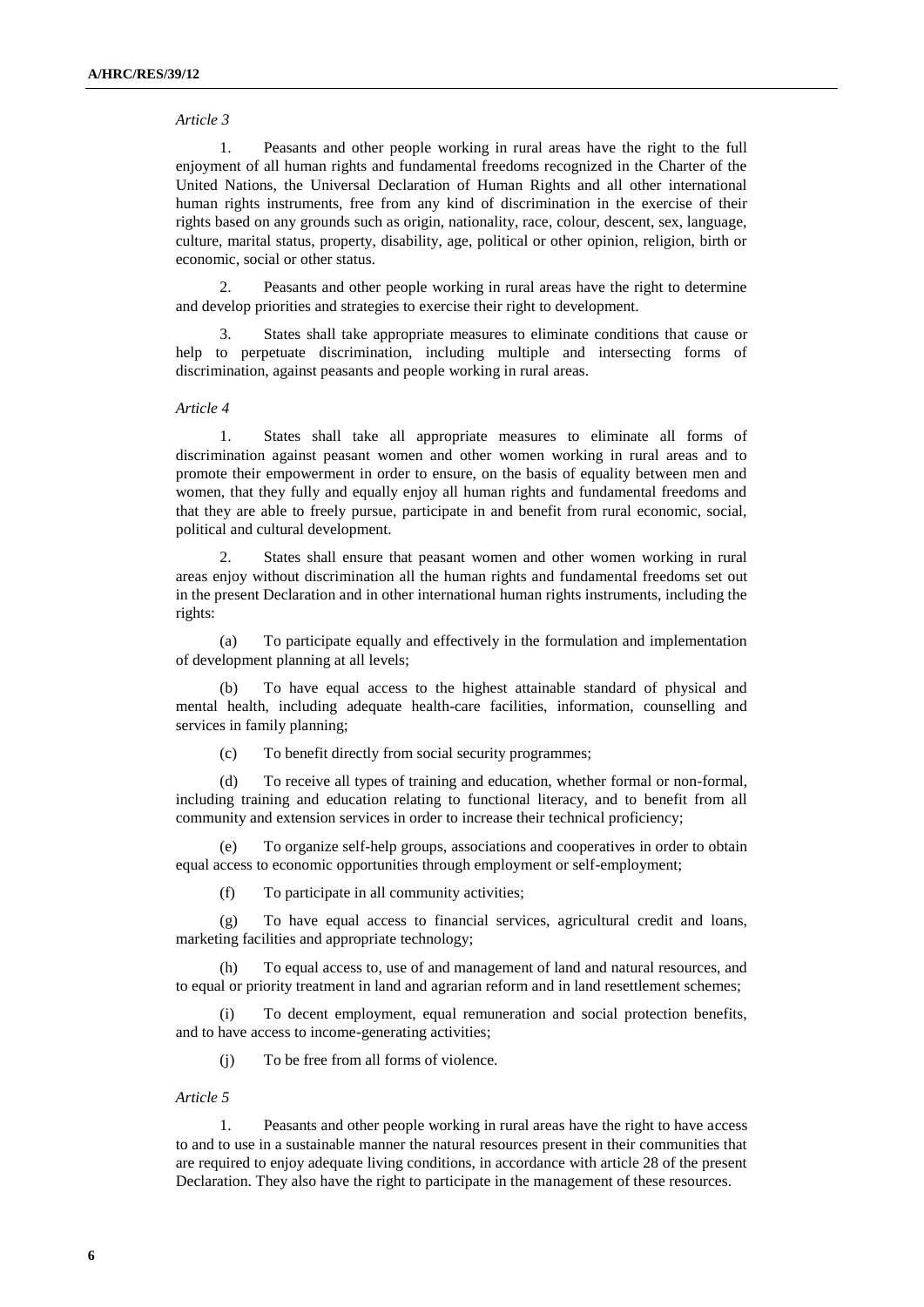2. States shall take measures to ensure that any exploitation affecting the natural resources that peasants and other people working in rural areas traditionally hold or use is permitted based on, but not limited to:

(a) A duly conducted social and environmental impact assessment;

(b) Consultations in good faith, in accordance with article 2.3 of the present Declaration;

(c) Modalities for the fair and equitable sharing of the benefits of such exploitation that have been established on mutually agreed terms between those exploiting the natural resources and the peasants and other people working in rural areas.

#### *Article 6*

1. Peasants and other people working in rural areas have the right to life, physical and mental integrity, liberty and security of person.

Peasants and other people working in rural areas shall not be subjected to arbitrary arrest or detention, torture or other cruel, inhuman or degrading treatment or punishment, and shall not be held in slavery or servitude.

#### *Article 7*

1. Peasants and other people working in rural areas have the right to recognition everywhere as persons before the law.

States shall take appropriate measures to facilitate the freedom of movement of peasants and other people working in rural areas.

3. States shall, where required, take appropriate measures to cooperate with a view to addressing transboundary tenure issues affecting peasants and other people working in rural areas that cross international boundaries, in accordance with article 28 of the present Declaration.

#### *Article 8*

1. Peasants and other people working in rural areas have the right to freedom of thought, belief, conscience, religion, opinion, expression and peaceful assembly. They have the right to express their opinion, either orally, in writing or in print, in the form of art, or through any other media of their choice, at the local, regional, national and international levels.

2. Peasants and other people working in rural areas have the right, individually and/or collectively, in association with others or as a community, to participate in peaceful activities against violations of human rights and fundamental freedoms.

3. The exercise of the rights provided for in the present article carries with it special duties and responsibilities. It may therefore be subject to certain restrictions, but these shall only be such as are provided for by law and are necessary:

(a) For respect of the rights or reputations of others;

(b) For the protection of national security or of public order (*ordre public*), or of public health or morals.

4. States shall take all necessary measures to ensure protection by the competent authorities of everyone, individually and in association with others, against any violence, threat, retaliation, de jure or de facto discrimination, pressure or any other arbitrary action as a consequence of his or her legitimate exercise and defence of the rights described in the present Declaration.

#### *Article 9*

1. Peasants and other people working in rural areas have the right to form and join organizations, trade unions, cooperatives or any other organization or association of their own choosing for the protection of their interests, and to bargain collectively. Such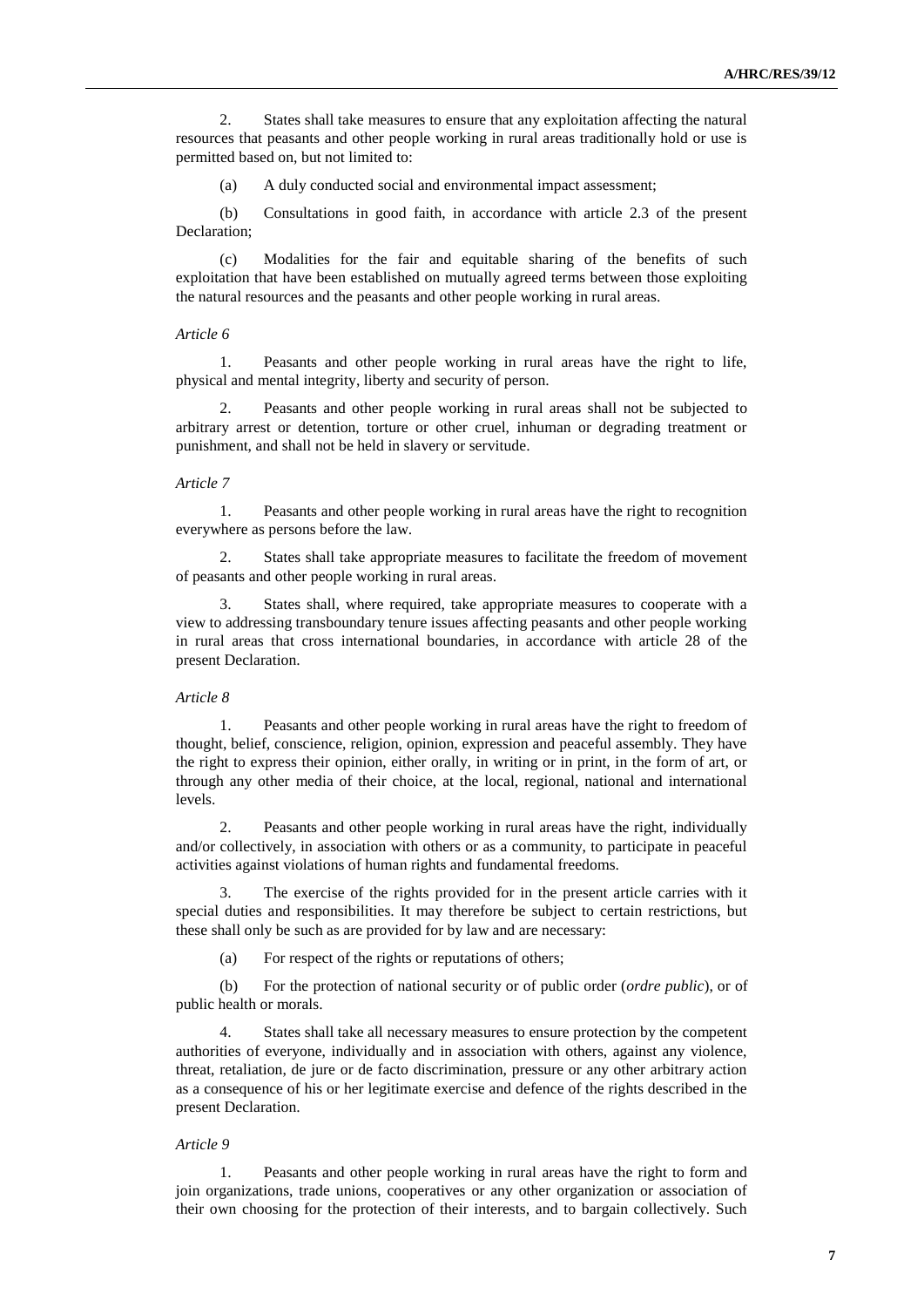organizations shall be independent and voluntary in character, and remain free from all interference, coercion or repression.

2. No restrictions may be placed on the exercise of this right other than those which are prescribed by law and are necessary in a democratic society in the interests of national security or public safety, public order (*ordre public*), the protection of public health or morals or the protection of the rights and freedoms of others.

3. States shall take appropriate measures to encourage the establishment of organizations of peasants and other people working in rural areas, including unions, cooperatives or other organizations, particularly with a view to eliminating obstacles to their establishment, growth and pursuit of lawful activities, including any legislative or administrative discrimination against such organizations and their members, and provide them with support to strengthen their position when negotiating contractual arrangements in order to ensure that conditions and prices are fair and stable and do not violate their rights to dignity and to a decent life.

### *Article 10*

1. Peasants and other people working in rural areas have the right to active and free participation, directly and/or through their representative organizations, in the preparation and implementation of policies, programmes and projects that may affect their lives, land and livelihoods.

2. States shall promote the participation, directly and/or through their representative organizations, of peasants and other people working in rural areas in decision-making processes that may affect their lives, land and livelihoods; this includes respecting the establishment and growth of strong and independent organizations of peasants and other people working in rural areas and promoting their participation in the preparation and implementation of food safety, labour and environmental standards that may affect them.

### *Article 11*

1. Peasants and other people working in rural areas have the right to seek, receive, develop and impart information, including information about factors that may affect the production, processing, marketing and distribution of their products.

2. States shall take appropriate measures to ensure that peasants and other people working in rural areas have access to relevant, transparent, timely and adequate information in a language and form and through means adequate to their cultural methods so as to promote their empowerment and to ensure their effective participation in decisionmaking in matters that may affect their lives, land and livelihoods.

3. States shall take appropriate measures to promote the access of peasants and other people working in rural areas to a fair, impartial and appropriate system of evaluation and certification of the quality of their products at the local, national and international levels, and to promote their participation in its formulation.

#### *Article 12*

1. Peasants and other people working in rural areas have the right to effective and non-discriminatory access to justice, including access to fair procedures for the resolution of disputes and to effective remedies for all infringements of their human rights. Such decisions shall give due consideration to their customs, traditions, rules and legal systems in conformity with relevant obligations under international human rights law.

2. States shall provide for non-discriminatory access, through impartial and competent judicial and administrative bodies, to timely, affordable and effective means of resolving disputes in the language of the persons concerned, and shall provide effective and prompt remedies, which may include a right of appeal, restitution, indemnity, compensation and reparation.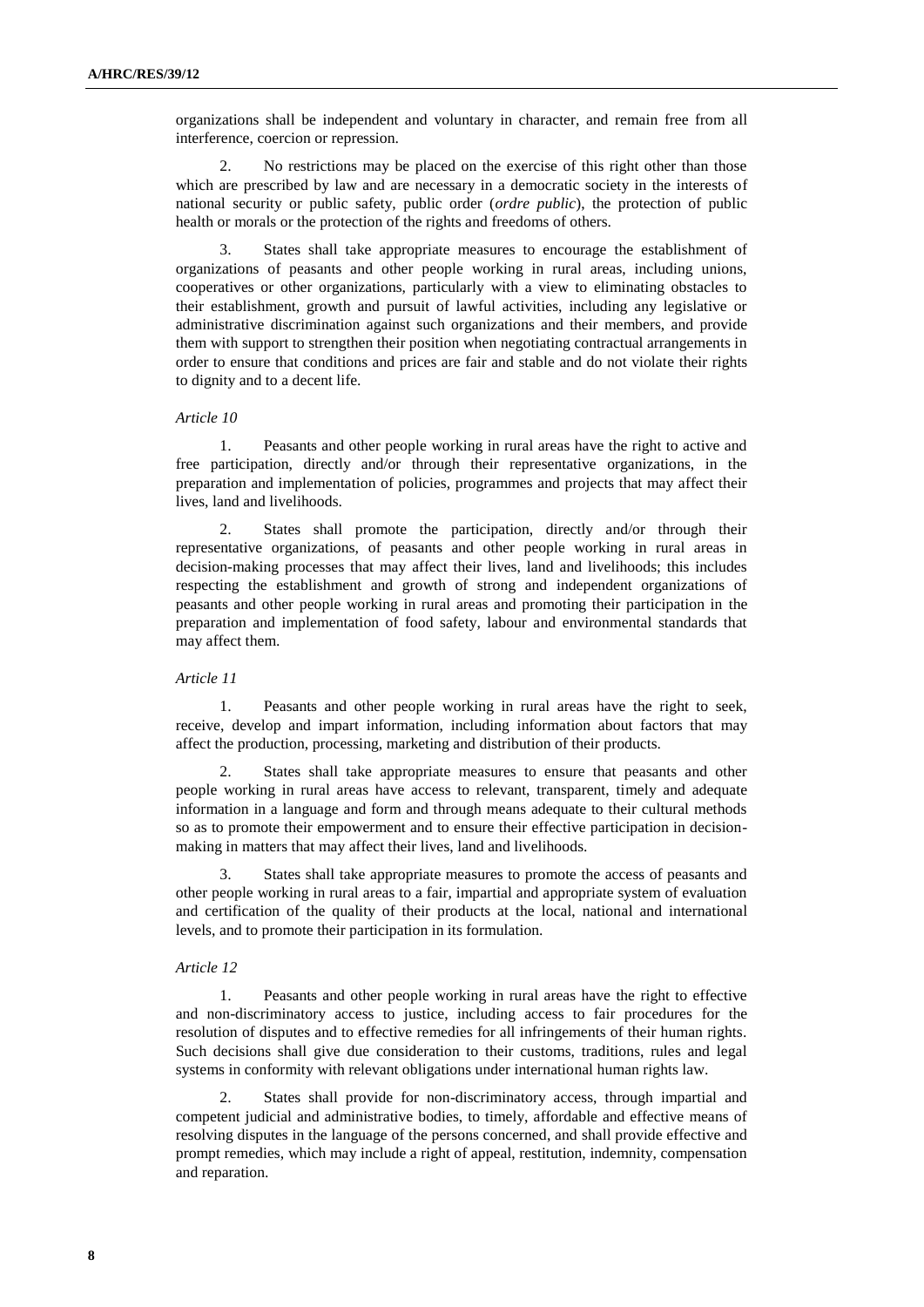3. Peasants and other people working in rural areas have the right to legal assistance. States shall consider additional measures, including legal aid, to support peasants and other people working in rural areas who would otherwise not have access to administrative and judicial services.

States shall consider measures to strengthen relevant national institutions for the promotion and protection of all human rights, including the rights described in the present Declaration.

5. States shall provide peasants and other people working in rural areas with effective mechanisms for the prevention of and redress for any action that has the aim or effect of violating their human rights, arbitrarily dispossessing them of their land and natural resources or of depriving them of their means of subsistence and integrity, and for any form of forced sedentarization or population displacement.

### *Article 13*

1. Peasants and other people working in rural areas have the right to work, which includes the right to choose freely the way they earn their living.

2. Children of peasants and other people working in rural areas have the right to be protected from any work that is likely to be hazardous or to interfere with the child's education, or to be harmful to a child's health or physical, mental, spiritual, moral or social development.

3. States shall create an enabling environment with opportunities for work for peasants and other people working in rural areas and their families that provide remuneration allowing for an adequate standard of living.

4. In States facing high levels of rural poverty and in the absence of employment opportunities in other sectors, States shall take appropriate measures to establish and promote sustainable food systems that are sufficiently labour-intensive to contribute to the creation of decent employment.

States, taking into account the specific characteristics of peasant agriculture and small-scale fisheries, shall monitor compliance with labour legislation by allocating, where required, appropriate resources to ensuring the effective operation of labour inspectorates in rural areas.

6. No one shall be required to perform forced, bonded or compulsory labour, be subject to the risk of becoming a victim of human trafficking or be held in any other form of contemporary slavery. States shall, in consultation and cooperation with peasants and other people working in rural areas and their representative organizations, take appropriate measures to protect them from economic exploitation, child labour and all forms of contemporary slavery, such as debt bondage of women, men and children, and forced labour, including of fishers and fish workers, forest workers, or seasonal or migrant workers.

#### *Article 14*

1. Peasants and other people working in rural areas, irrespective of whether they are temporary, seasonal or migrant workers, have the rights to work in safe and healthy working conditions, to participate in the application and review of safety and health measures, to select safety and health representatives and representatives in safety and health committees, to the implementation of measures to prevent, reduce and control hazards and risks, to have access to adequate and appropriate protective clothing and equipment and to adequate information and training on occupational safety, to work free from violence and harassment, including sexual harassment, to report unsafe and unhealthy working conditions, and to remove themselves from danger resulting from their work activity when they reasonably believe that there is an imminent and serious risk to their safety or health, without being subject to any work-related retaliation for exercising such rights.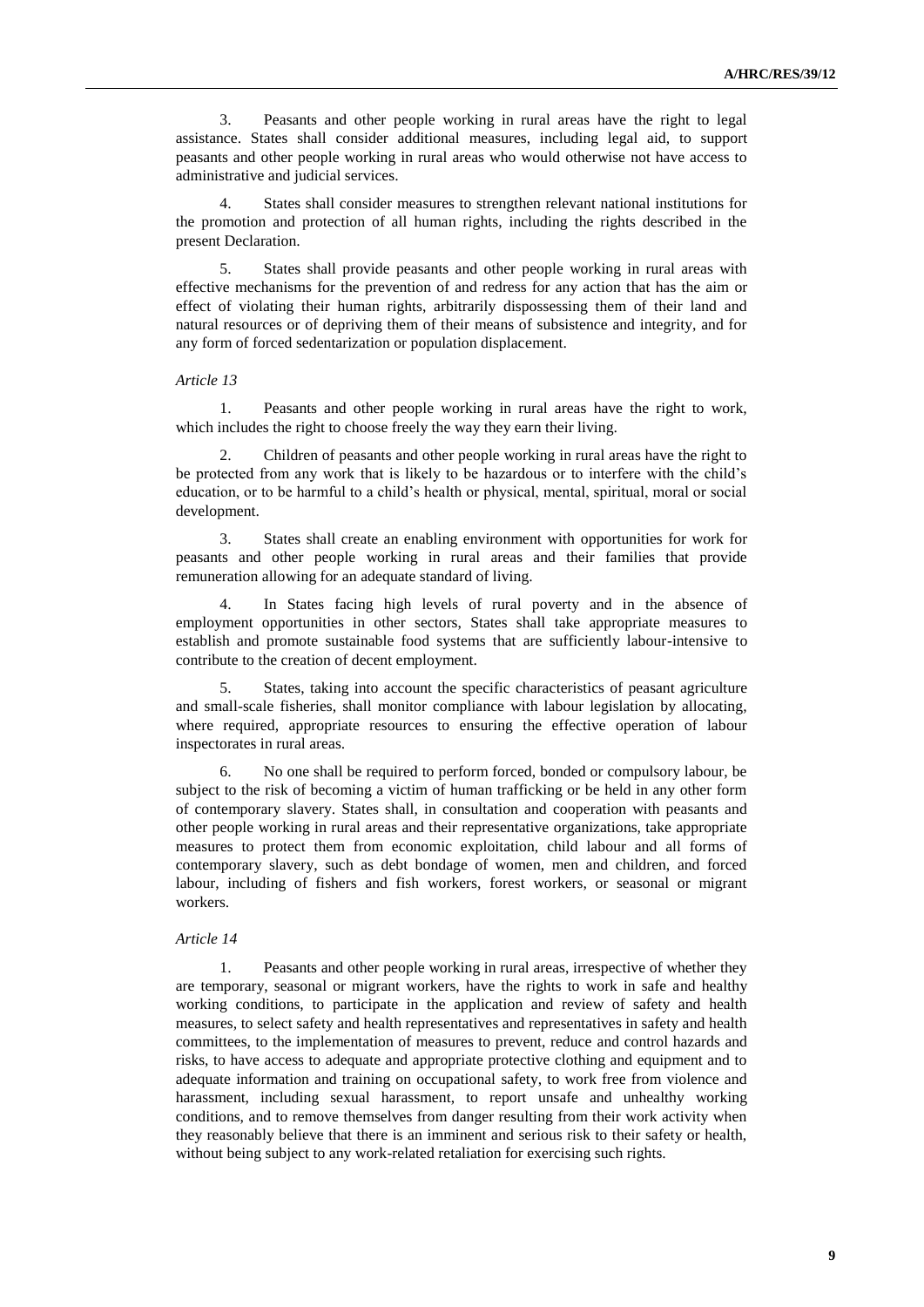2. Peasants and other people working in rural areas have the right not to use or to be exposed to hazardous substances or toxic chemicals, including agrochemicals or agricultural or industrial pollutants.

3. States shall take appropriate measures to ensure favourable safe and healthy working conditions for peasants and other people working in rural areas, and shall in particular designate appropriate competent authorities responsible, and establish mechanisms for intersectoral coordination for the implementation of policies and enforcement of national laws and regulations on occupational safety and health in agriculture, the agro-industry and fisheries, provide for corrective measures and appropriate penalties, and establish and support adequate and appropriate systems of inspection for rural workplaces.

4. States shall take all measures necessary to ensure:

(a) The prevention of risks to health and safety derived from technologies, chemicals and agricultural practices, including through their prohibition and restriction;

An appropriate national system or any other system approved by the competent authority establishing specific criteria for the importation, classification, packaging, distribution, labelling and use of chemicals used in agriculture, and for their prohibition or restriction;

(c) That those who produce, import, provide, sell, transfer, store or dispose of chemicals used in agriculture comply with national or other recognized safety and health standards, and provide adequate and appropriate information to users in the appropriate official language or languages of the country and, on request, to the competent authority;

(d) That there is a suitable system for the safe collection, recycling and disposal of chemical waste, obsolete chemicals and empty containers of chemicals so as to avoid their use for other purposes and to eliminate or minimize the risks to safety and health and to the environment;

(e) The development and implementation of educational and public awareness programmes on the health and environmental effects of chemicals commonly used in rural areas, and on alternatives to them.

#### *Article 15*

1. Peasants and other people working in rural areas have the right to adequate food and the fundamental right to be free from hunger. This includes the right to produce food and the right to adequate nutrition, which guarantee the possibility of enjoying the highest degree of physical, emotional and intellectual development.

2. States shall ensure that peasants and other people working in rural areas enjoy physical and economic access at all times to sufficient and adequate food that is produced and consumed sustainably and equitably, respecting their cultures, preserving access to food for future generations, and that ensures a physically and mentally fulfilling and dignified life for them, individually and/or collectively, responding to their needs.

States shall take appropriate measures to combat malnutrition in rural children, including within the framework of primary health care through, inter alia, the application of readily available technology and the provision of adequate nutritious food and by ensuring that women have adequate nutrition during pregnancy and lactation. States shall also ensure that all segments of society, in particular parents and children, are informed, have access to nutritional education and are supported in the use of basic knowledge on child nutrition and the advantages of breastfeeding.

Peasants and other people working in rural areas have the right to determine their own food and agriculture systems, recognized by many States and regions as the right to food sovereignty. This includes the right to participate in decision-making processes on food and agriculture policy and the right to healthy and adequate food produced through ecologically sound and sustainable methods that respect their cultures.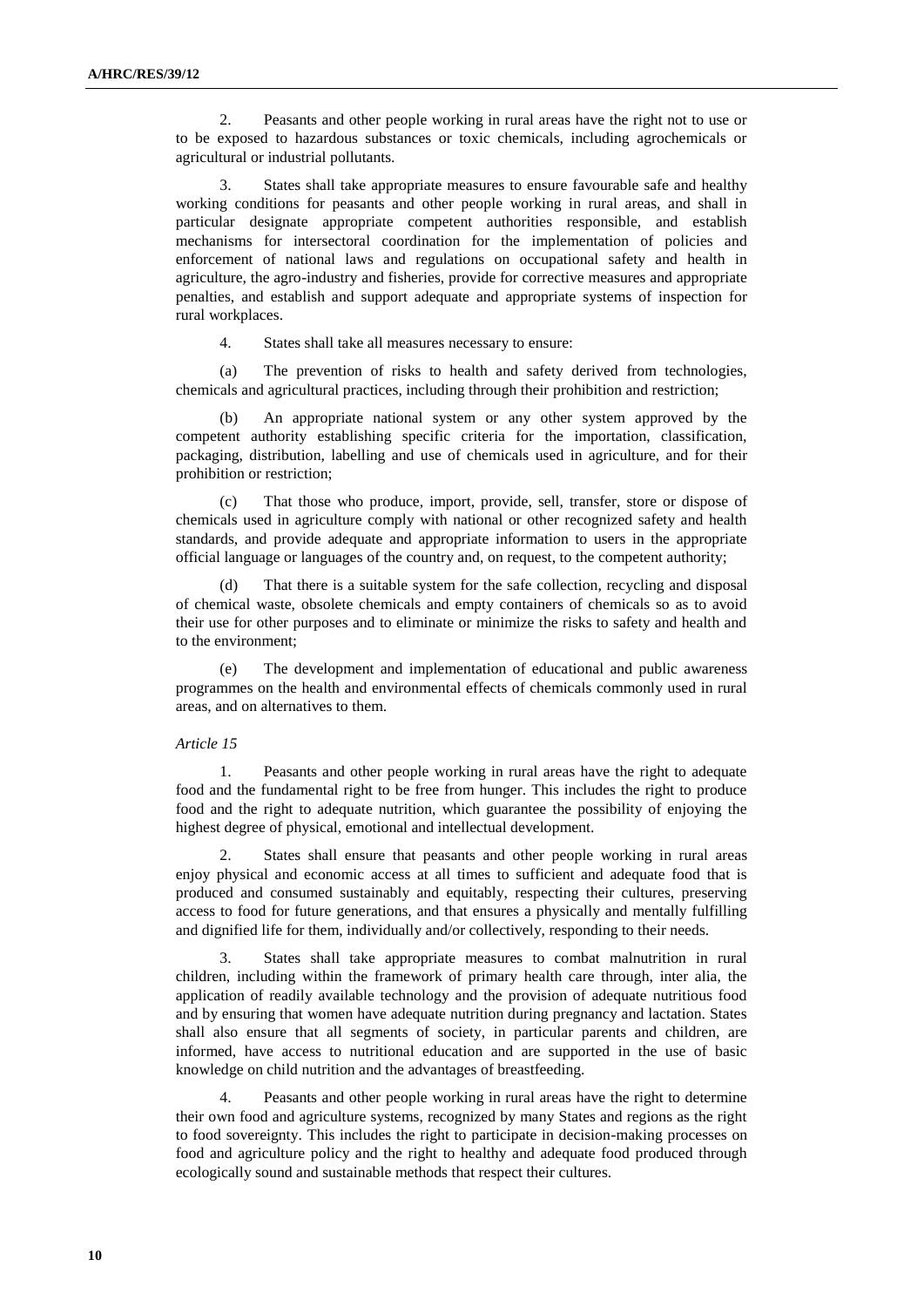5. States shall formulate, in partnership with peasants and other people working in rural areas, public policies at the local, national, regional and international levels to advance and protect the right to adequate food, food security and food sovereignty and sustainable and equitable food systems that promote and protect the rights contained in the present Declaration. States shall establish mechanisms to ensure the coherence of their agricultural, economic, social, cultural and development policies with the realization of the rights contained in the present Declaration.

## *Article 16*

1. Peasants and other people working in rural areas have the right to an adequate standard of living for themselves and their families, and to facilitated access to the means of production necessary to achieve them, including production tools, technical assistance, credit, insurance and other financial services. They also have the right to engage freely, individually and/or collectively, in association with others or as a community, in traditional ways of farming, fishing, livestock rearing and forestry and to develop community-based commercialization systems.

2. States shall take appropriate measures to favour the access of peasants and other people working in rural areas to the means of transportation, and processing, drying and storage facilities necessary for selling their products on local, national and regional markets at prices that guarantee them a decent income and livelihood.

3. States shall take appropriate measures to strengthen and support local, national and regional markets in ways that facilitate, and ensure that peasants and other people working in rural areas have, full and equitable access and participation in these markets to sell their products at prices that allow them and their families to attain an adequate standard of living.

4. States shall take all appropriate measures to ensure that their rural development, agricultural, environmental, trade and investment policies and programmes contribute effectively to protecting and strengthening local livelihood options and to the transition to sustainable modes of agricultural production. States shall stimulate sustainable production, including agroecological and organic production, whenever possible, and facilitate direct farmer-to-consumer sales.

5. States shall take appropriate measures to strengthen the resilience of peasants and other people working in rural areas against natural disasters and other severe disruptions, such as market failures.

6. States shall take appropriate measures to ensure fair wages and equal remuneration for work of equal value, without distinction of any kind.

#### *Article 17*

1. Peasants and other people living in rural areas have the right to land, individually and/or collectively, in accordance with article 28 of the present Declaration, including the right to have access to, sustainably use and manage land and the water bodies, coastal seas, fisheries, pastures and forests therein, to achieve an adequate standard of living, to have a place to live in security, peace and dignity and to develop their cultures.

2. States shall take appropriate measures to remove and prohibit all forms of discrimination relating to the right to land, including those resulting from change of marital status, lack of legal capacity or lack of access to economic resources.

3. States shall take appropriate measures to provide legal recognition for land tenure rights, including customary land tenure rights not currently protected by law, recognizing the existence of different models and systems. States shall protect legitimate tenure, and ensure that peasants and other people working in rural areas are not arbitrarily or unlawfully evicted and that their rights are not otherwise extinguished or infringed. States shall recognize and protect the natural commons and their related systems of collective use and management.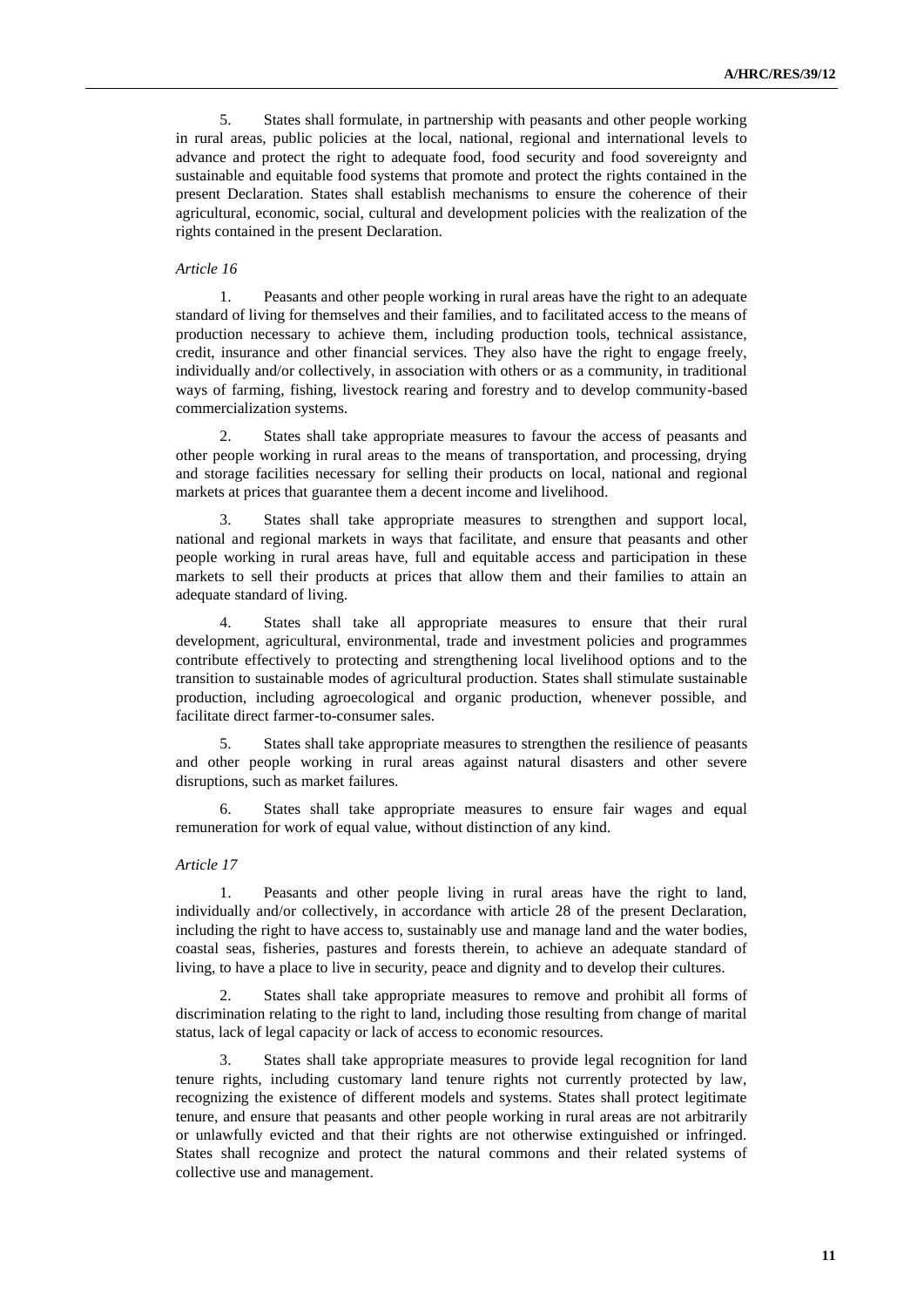4. Peasants and other people working in rural areas have the right to be protected against arbitrary and unlawful displacement from their land or place of habitual residence, or from other natural resources used in their activities and necessary for the enjoyment of adequate living conditions. States shall incorporate protections against displacement into domestic legislation that are consistent with international human rights and humanitarian law. States shall prohibit arbitrary and unlawful forced eviction, the destruction of agricultural areas and the confiscation or expropriation of land and other natural resources, including as a punitive measure or as a means or method of war.

5. Peasants and other people working in rural areas who have been arbitrarily or unlawfully deprived of their lands have the right, individually and/or collectively, in association with others or as a community, to return to their land of which they were arbitrarily or unlawfully deprived, including in cases of natural disasters and/or armed conflict and to have restored their access to the natural resources used in their activities and necessary for the enjoyment of adequate living conditions, whenever possible, or to receive just, fair and lawful compensation when their return is not possible.

Where appropriate, States shall take appropriate measures to carry out agrarian reforms in order to facilitate broad and equitable access to land and other natural resources necessary to ensure that peasants and other people working in rural areas enjoy adequate living conditions, and to limit excessive concentration and control of land, taking into account its social function. Landless peasants, young people, small-scale fishers and other rural workers should be given priority in the allocation of public lands, fisheries and forests.

7. States shall take measures aimed at the conservation and sustainable use of land and other natural resources used in their production, including, among others, through agroecology, and ensure the conditions for the regeneration of biological and other natural capacities and cycles.

#### *Article 18*

1. Peasants and other people working in rural areas have the right to the conservation and protection of the environment and the productive capacity of their lands, and of the resources that they use and manage.

2. States shall take appropriate measures to ensure that peasants and other people working in rural areas enjoy, without discrimination, a safe, clean and healthy environment.

3. States shall comply with their respective international obligations to combat climate change. Peasants and other people working in rural areas have the right to contribute to the design and implementation of national and local climate change adaptation and mitigation policies, including through the use of practices and traditional knowledge.

4. States shall take effective measures to ensure that no hazardous material, substance or waste is stored or disposed of on the land of peasants and other people working in rural areas, and shall cooperate to address the threats to the enjoyment of their rights that result from transboundary environmental harm.

5. States shall protect peasants and other people working in rural areas against abuses by non-State actors, including by enforcing environmental laws that contribute, directly or indirectly, to the protection of the rights of peasants or other people working in rural areas.

## *Article 19*

1. Peasants and other people working in rural areas have the right to seeds, in accordance with article 28 of the present Declaration, including:

(a) The right to the protection of traditional knowledge relevant to plant genetic resources for food and agriculture;

(b) The right to equitably participate in sharing the benefits arising from the utilization of plant genetic resources for food and agriculture;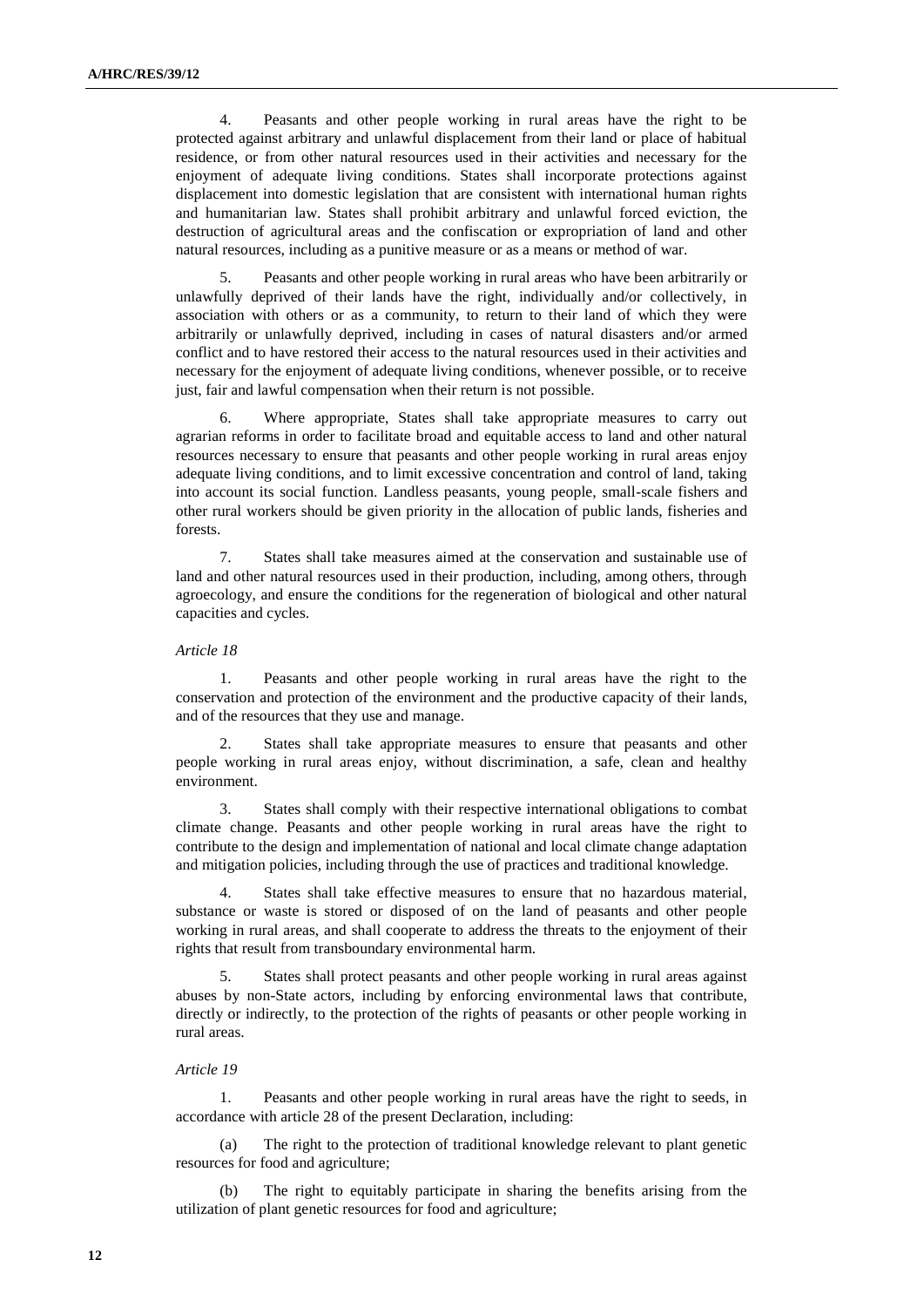(c) The right to participate in the making of decisions on matters relating to the conservation and sustainable use of plant genetic resources for food and agriculture;

(d) The right to save, use, exchange and sell their farm-saved seed or propagating material.

2. Peasants and other people working in rural areas have the right to maintain, control, protect and develop their own seeds and traditional knowledge.

3. States shall take measures to respect, protect and fulfil the right to seeds of peasants and other people working in rural areas.

4. States shall ensure that seeds of sufficient quality and quantity are available to peasants at the most suitable time for planting, and at an affordable price.

5. States shall recognize the rights of peasants to rely either on their own seeds or on other locally available seeds of their choice, and to decide on the crops and species that they wish to grow.

6. States shall take appropriate measures to support peasant seed systems, and promote the use of peasant seeds and agrobiodiversity.

7. States shall take appropriate measures to ensure that agricultural research and development integrates the needs of peasants and other people working in rural areas, and to ensure their active participation in the definition of priorities and the undertaking of research and development, taking into account their experience, and increase investment in research and the development of orphan crops and seeds that respond to the needs of peasants and other people working in rural areas.

8. States shall ensure that seed policies, plant variety protection and other intellectual property laws, certification schemes and seed marketing laws respect and take into account the rights, needs and realities of peasants and other people working in rural areas.

## *Article 20*

1. States shall take appropriate measures, in accordance with their relevant international obligations, to prevent the depletion and ensure the conservation and sustainable use of biodiversity in order to promote and protect the full enjoyment of the rights of peasants and other people working in rural areas.

States shall take appropriate measures to promote and protect the traditional knowledge, innovation and practices of peasants and other people working in rural areas, including traditional agrarian, pastoral, forestry, fisheries, livestock and agroecological systems relevant to the conservation and sustainable use of biological diversity.

3. States shall prevent risks of violation of the rights of peasants and other people working in rural areas arising from the development, handling, transport, use, transfer or release of any living modified organisms.

#### *Article 21*

1. Peasants and other people working in rural areas have the human rights to safe and clean drinking water and to sanitation, which are essential for the full enjoyment of life and all human rights and human dignity. These rights include water supply systems and sanitation facilities that are of good quality, affordable and physically accessible, and nondiscriminatory and acceptable in cultural and gender terms.

Peasants and other people working in rural areas have the right to water for personal and domestic use, farming, fishing and livestock keeping and to securing other water-related livelihoods, ensuring the conservation, restoration and sustainable use of water. They have the right to equitable access to water and water management systems, and to be free from arbitrary disconnections or the contamination of water supplies.

3. States shall respect, protect and ensure access to water, including in customary and community-based water management systems, on a non-discriminatory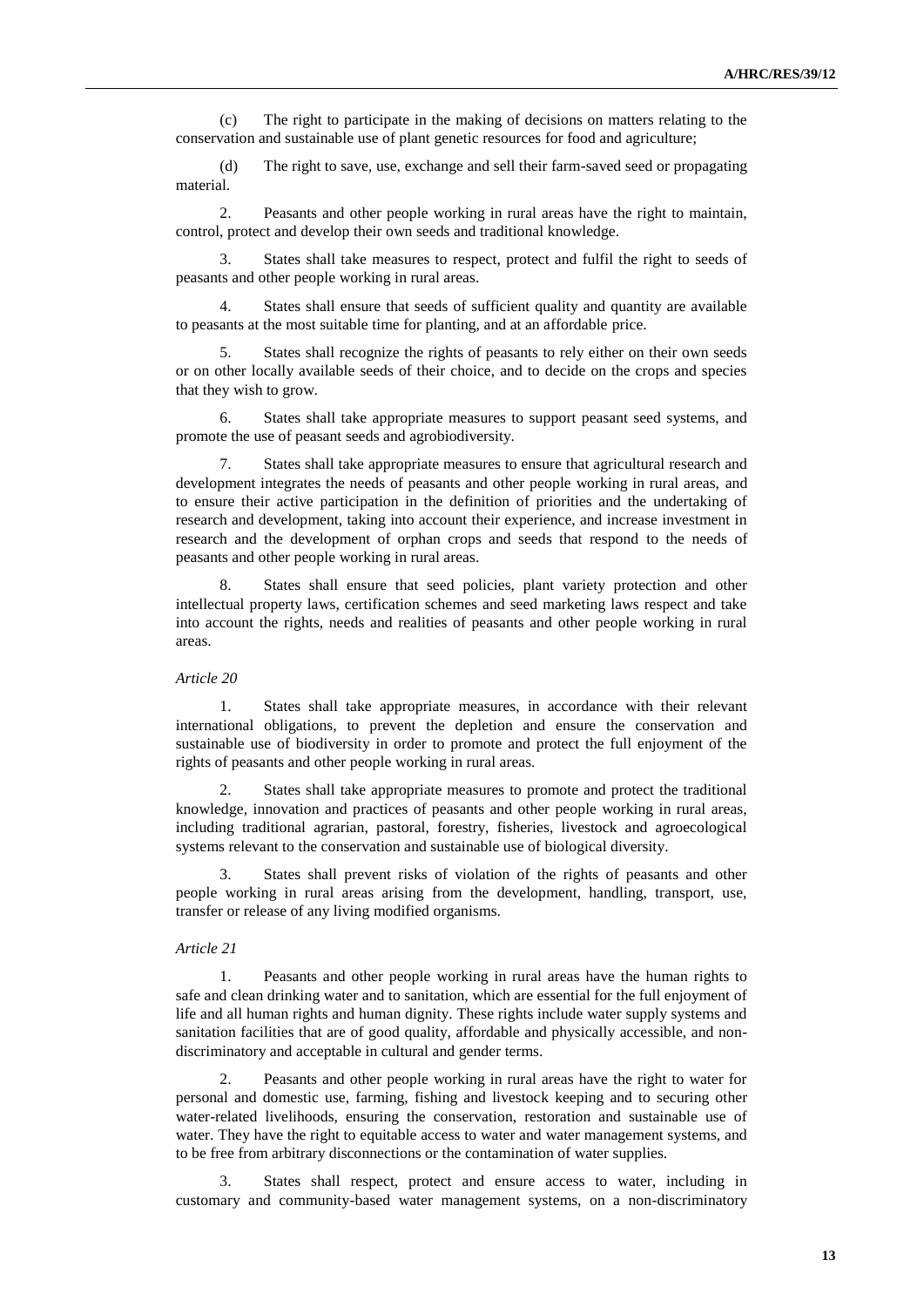basis, and shall take measures to guarantee affordable water for personal, domestic and productive uses, and improved sanitation, in particular for rural women and girls, and persons belonging to disadvantaged or marginalized groups, such as nomadic pastoralists, workers on plantations, all migrants regardless of their migration status, and persons living in irregular or informal settlements. States shall promote appropriate and affordable technologies, including irrigation technology, technologies for the reuse of treated wastewater, and for water collection and storage.

4. States shall protect and restore water-related ecosystems, including mountains, forests, wetlands, rivers, aquifers and lakes, from overuse and contamination by harmful substances, in particular by industrial effluent and concentrated minerals and chemicals that result in slow and fast poisoning.

States shall prevent third parties from impairing the enjoyment of the right to water of peasants and other people working in rural areas. States shall prioritize water for human needs before other uses, promoting its conservation, restoration and sustainable use.

#### *Article 22*

1. Peasants and other people working in rural areas have the right to social security, including social insurance.

2. States shall, according to their national circumstances, take appropriate steps to promote the enjoyment of the right to social security of all migrant workers in rural areas.

3. States shall recognize the rights of peasants and other people working in rural areas to social security, including social insurance, and, in accordance with national circumstances, should establish or maintain their social protection floors comprising basic social security guarantees. The guarantees should ensure at a minimum that, over the life cycle, all in need have access to essential health care and to basic income security, which together secure effective access to goods and services defined as necessary at the national level.

4. Basic social security guarantees should be established by law. Impartial, transparent, effective, accessible and affordable grievance and appeal procedures should also be specified. Systems should be in place to enhance compliance with national legal frameworks.

#### *Article 23*

1. Peasants and other people working in rural areas have the right to the enjoyment of the highest attainable standard of physical and mental health. They also have the right to have access, without any discrimination, to all social and health services.

2. Peasants and other people working in rural areas have the right to use and protect their traditional medicines and to maintain their health practices, including access to and conservation of their plants, animals and minerals for medicinal use.

3. States shall guarantee access to health facilities, goods and services in rural areas on a non-discriminatory basis, especially for groups in vulnerable situations, access to essential medicines, immunization against major infectious diseases, reproductive health, information concerning the main health problems affecting the community, including methods of preventing and controlling them, maternal and child health care, as well as training for health personnel, including education on health and human rights.

#### *Article 24*

1. Peasants and other people working in rural areas have the right to adequate housing. They have the right to sustain a secure home and community in which to live in peace and dignity, and the right to non-discrimination in this context.

Peasants and other people working in rural areas have the right to be protected against forced eviction from their home, harassment and other threats.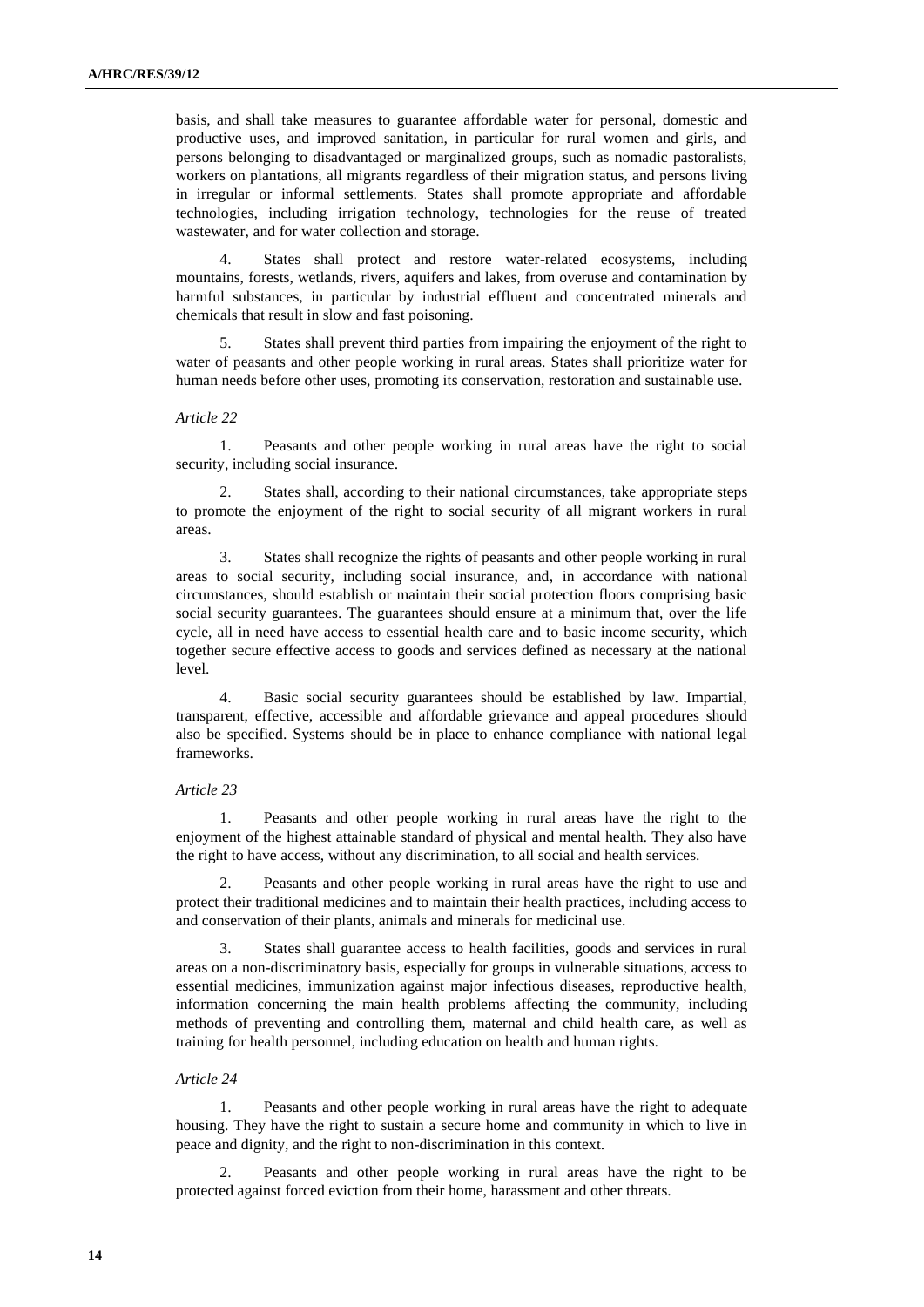3. States shall not, arbitrarily or unlawfully, either temporarily or permanently, remove peasants or other people working in rural areas against their will from the homes or land that they occupy without providing or affording access to appropriate forms of legal or other protection. When eviction is unavoidable, the State must provide or ensure fair and just compensation for any material or other losses.

## *Article 25*

1. Peasants and other people working in rural areas have the right to adequate training suited to the specific agroecological, sociocultural and economic environments in which they find themselves. Issues covered by training programmes should include, but not be limited to, improving productivity, marketing, and the ability to cope with pests, pathogens, system shocks, the effects of chemicals, climate change and weather-related events.

All children of peasants and other people working in rural areas have the right to education in accordance with their culture, and with all the rights contained in human rights instruments.

3. States shall encourage equitable and participatory farmer-scientist partnerships, such as farmer field schools, participatory plant breeding, and plant and animal health clinics to respond more appropriately to the immediate and emerging challenges that peasants and other people working in rural areas face.

4. States shall invest in providing training, market information and advisory services at the farm level.

## *Article 26*

1. Peasants and other people working in rural areas have the right to enjoy their own culture and to pursue freely their cultural development, without interference or any form of discrimination. They also have the right to maintain, express, control, protect and develop their traditional and local knowledge, such as ways of life, methods of production or technology, or customs and tradition. No one may invoke cultural rights to infringe upon the human rights guaranteed by international law, nor to limit their scope.

2. Peasants and other people working in rural areas have the right, individually and/or collectively, in association with others or as a community, to express their local customs, languages, culture, religions, literature and art, in conformity with international human rights standards.

3. States shall respect, and take measures to recognize and protect, the rights of peasants and other people working in rural areas relating to their traditional knowledge, and eliminate discrimination against the traditional knowledge, practices and technologies of peasants and other people working in rural areas.

## *Article 27*

1. The specialized agencies, funds and programmes of the United Nations system, and other intergovernmental organizations, including international and regional financial organizations, shall contribute to the full realization of the present Declaration, including through the mobilization of, inter alia, development assistance and cooperation. Ways and means of ensuring the participation of peasants and other people working in rural areas on issues affecting them shall be considered.

2. The United Nations and its specialized agencies, funds and programmes, and other intergovernmental organizations, including international and regional financial organizations, shall promote respect for and the full application of the present Declaration, and follow up on its effectiveness.